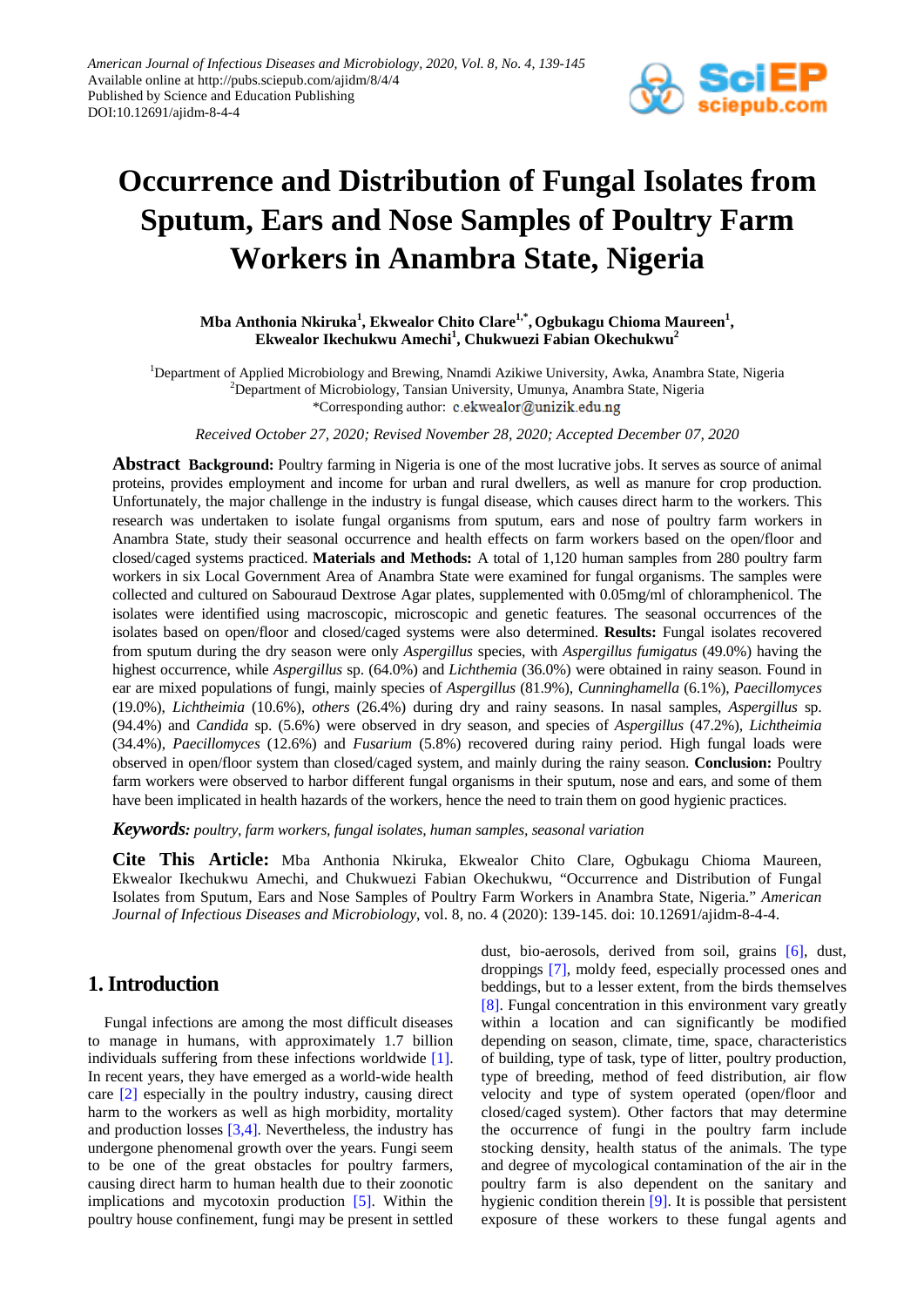direct contact with infected birds increases the risk of infection, especially infections of the respiratory tract (mucous membrane irritation, invasive mycoses of lungs, allergic rhinitis, allergic pulmonary alveolitis, asthma), skin (dermatomycoses), ear (otomyosis) and nail bed (onychomycoses[\) \[10\].](#page-5-8)

Fungi in the genera *Acremonium, Fusarium, Lichtheimia, Aspergillus, Trichoderma, Penicillium, Scopulariopsis, Curvularia, Alternaria,* and yeasts such as, *Histoplasmosis, Cryptococcus* and most commonly *Candida* species, have been implicated in a number of diseases among poultry farmers [\[11\].](#page-5-9) There is paucity of information on ear and oral mycosis of poultry farmers but the majority of opportunistic oral mucosal fungal infections are due to *Candida albicans* and *Aspergillus* species especially *Aspergillus fumigatus*. *Mucor* (e.g *Lichtheimia corymbifera*) and *Cryptococcus* also have a major role in causing oral infections.

Otomycosis is caused by different fungal genera, mainly *Aspergillus* species and less commonly by *Candida* species and seen in the tropical and subtropical regions of the world [\[12\].](#page-5-10) There is scarcity of information on otomycosis among poultry farmers but clinical studies conducted in different countries: Algeria, Egypt, Arab and Nigeria, reported by [\[13\],](#page-5-11) confirm that the saprophytic fungi: *Asergillus niger, Aspergillus fumigatus, Aspergillus flavus, Aspergillus terreus, Aspergillus vesicolor, Candida albicans, Penicillim,* and *Mucor* are the main agents of otomycosis. Based on various studies, it is believed that fungi may cause otomycosis when the ear is in poor health [\[14\],](#page-5-12) and prevalent among people of lower socioeconomic levels or under poor hygienic condition.

*Aspergillus* species are ubiquitous, their diseases have a worldwide distribution and may be found wherever environmental condition is favorable for fungal growth. They are common soil saprophytes and grow on organic matter in warm  $(>25^{\circ}C)$  humid environments. Infection by fungi of this genera occurs more frequently in tropical countries. They cause Zonotic infections which can be transmitted to man by handling infected birds and other animals [\[15\].](#page-5-13) Studies have shown that the most common of all *Aspergillus* species are A. *fumigatus* and A. *flavus* with *A. fumigatus* being considered as the major respiratory pathogen which can be contracted through spores that commonly colonize the upper and lower respiratory tracts, causing rhinosinusitis and pulmonary infection [\[16\].](#page-5-14) Other species like *A. niger, A. nidulans, A. terreus* may also be implicated in respiratory infections although sometimes as a mixed infection but much less frequently than *A. fumigatus .* Among the *Lichthemia* species*, L. corymbifera* is the most important pathogenic species that causes significant human infection [\[17\].](#page-5-15) Inhalation is believed to be the main route of infection which commonly manifest in the respiratory tract. *Lichthemia* species have also been implicated in the form of occupational hypersensitivity pneumonitis also known as Farmer's lung disease (FLD). The occurrence of FLD has been associated with increased number of *L. corymbifera* in the farm environment. This is caused by the sensitization to and repeated inhalation of organic antigens: poultry feathers and fecal material [\[7\]](#page-5-5) contaminated with spores of *L. corymbifera.* 

This work was, therefore, aimed at isolating and identifying fungi from sputum, ear and nose of poultry farm workers, determine their occurrence and seasonal distribution based on the open/floor and closed/caged housing systems practiced in most farms in Anambra State.

# **2. Materials and Methods**

#### **2.1. Description of Study Area**

A large scale study was carried out on poultry and the farm workers in 10 poultry farms located in Anambra State, Southeastern part of Nigeria (Latitude  $6^{\circ}$  20'N and Longitude  $7^{\circ}00'$ E). These 10 farms were visited between October, 2014 and September, 2015. The farms housing approximately 227,200 laying birds were examined. Six out of the 10 farms practiced open (floor) housing system while the remaining four practiced closed (cage) housing system.

#### **2.2. Study Design**

Validated questionnaires were developed to elicit information on the socio-demographic, physical and physiological health conditions of the poultry farmers as well as the management of the farms and flocks ie protective gears for the farmers (masks, gloves, coats, boots), number of hours spent in each day (full time/shift), how often the workers are trained, how they source water, how many times the farm and cages are cleaned, how often the food and water troughs are washed, how the equipment and environment are sanitized, how the birds droppings are managed.

#### **2.3. Collection of Human Samples**

The human samples were collected following the method described by [\[18\].](#page-5-16) Sputum samples (280) were collected from the poultry farmers early in the morning by expectoration into sterile, short, wide mouthed, screw caped, sampling bottles.

For the ear samples (560), both ears of the workers were swabbed and the swab stick replaced in the vial.

In the case of the nasal samples (280), the sterile swab was moistened with 0.9% saline solution and both noses swabbed.

All samples were labeled with the appropriate information (name and location of farm, name and age of farmer, source of collection, time and date), placed in sampling packets and transferred to microbiology laboratory, Nnamdi Azikiwe University, Awka, Anambra State. The samples were collected twice a week and the seasonal variation of the fungal load of the poultry farms during the dry and rainy seasons determined.

#### **2.4. Cultivation of Fungi**

Samples were inoculated into Sabouraud Dextrose agar plates, supplemented with 0.05mg/ml of chloramphenicol and incubated at 25°C. After 3-6days the plates were observed for fungal growth [\[19,20\].](#page-5-17) The fungal isolates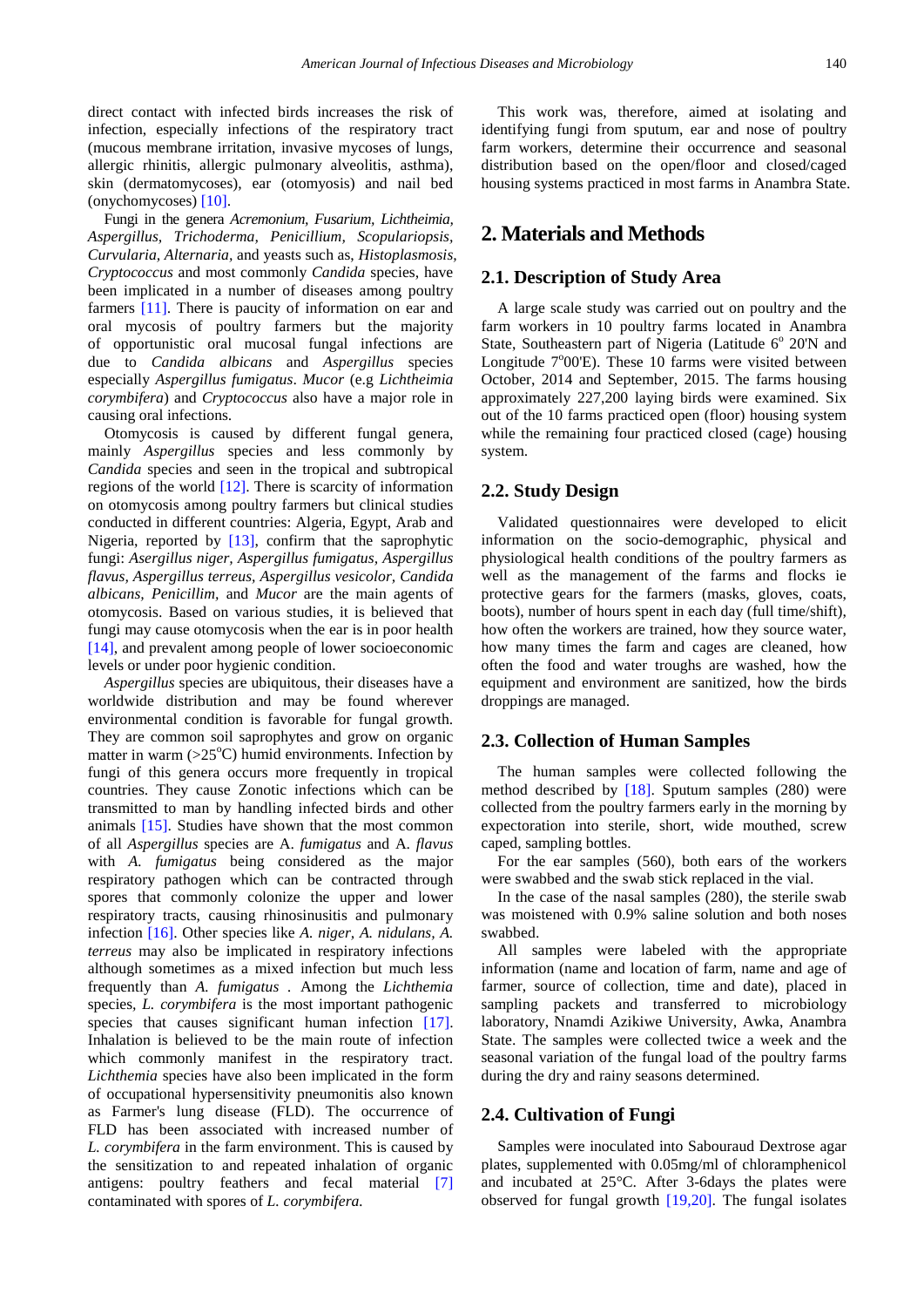were sub-cultured and the pure cultures stored at 4°C in Sabouraud Dextrose Agar slants in test tubes for further studies.

#### **2.5. Identification of Fungal Isolates**

The fungal isolates were identified based on detailed studies of their colonial morphologies and microscopic features and compared to standard descriptions given by [\[21,22,23\].](#page-5-18) Some of the isolates were sent to Macrogen, Europe, Meibergdreef Amsterdam Netherlands, for proper identification and confirmation.

#### **2.6. Statistical Analysis**

The results and data obtained from the questionnaires distributed to the poultry farm workers were statistically analyzed using One-way Analysis of Variance (ANOVA) using SPSS version of 21 Software. Values were considered significant if  $p<0.05$ .

<span id="page-2-0"></span>**Consent:** Sample collection and filling of the questionnaires were voluntarily done on the site in each of the farm, by the workers, with the permission of the management of the farms.

# **3. Result**

As presented in [Figure 1,](#page-2-0) mainly *Aspergillus* species were isolated from sputum during the dry and rainy seasons. *Aspergillus fumigatus* (49.0%) had the highest occurrence during the dry season while *Aspergillus flavus* (31.0%) and *Lichtheimia corymbifera* (36.0%) occurred more in rainy season.

The isolates from ear of poultry farm workers are shown in [Figure 2.](#page-2-1) A high percentage of *Aspergillus* species was observed from the ears of the workers with *Aspergillus fumigatus* (37.4%) and *Aspergillus niger* (21.0%) in dry and rainy seasons respectively being of highest occurrence. Species of *Cunninghamella*, *Nathrasia*, *Stachybotrys* and *Trichoderma* were found only during the dry season while species of *Litchthermia* (10.6%), *Acremonium* (4.8%), *Paecilomyces* (19.0%), *Chrysonilia* (4.8%) and *Fusarium* (4.8%) were isolated only in rainy season.





<span id="page-2-1"></span>

**Figure 2.** Percentage frequency of fungal isolates from ear of poultry farm workers during dry and rainy season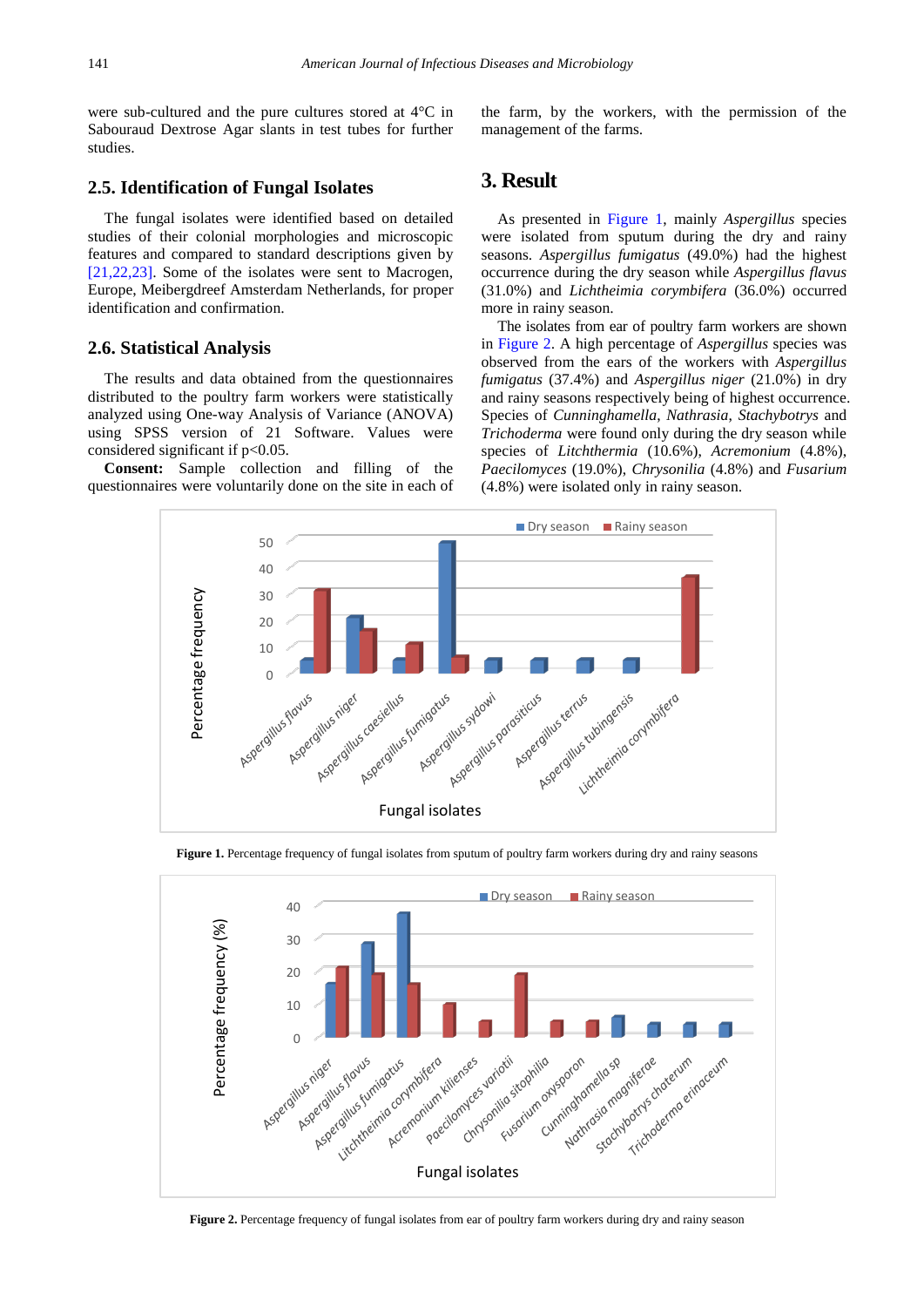<span id="page-3-0"></span>

Figure 3. Percentage frequency of fungal isolates from nose of poultry farm workers during dry and rainy season

<span id="page-3-1"></span>

| Season/Fungal load ( $c$ fu/m <sup>3</sup> ) |                    | of<br>Location<br>farm | Types of litter           | Types of system |
|----------------------------------------------|--------------------|------------------------|---------------------------|-----------------|
| Dry                                          | Rainy              | Town/Local Government  |                           |                 |
| $2.29\times10^{3}$                           | $3.80\times10^{5}$ | Umuoji/Idemili North   | <b>Recycled Droppings</b> | Open/Floor      |
| $1.93\times10^{2}$                           | $8.35\times10^{3}$ | Ogidi/Idemili North    | <b>Wood Shaving</b>       | Open/Floor      |
| $4.60\times10^{2}$                           | $3.23\times10^{3}$ | Onitsha/Onitsha North  | None(Cemented)            | Open/Floor      |
| $1.24\times10^{3}$                           | $6.83\times10^{4}$ | Nnewi/Nnewi North      | Saw Dust                  | Open/Floor      |
| $9.40\times10^{1}$                           | $1.21\times10^{2}$ | Nteje/Ovi              | Not Applicable            | Closed/Cage     |
| $8.01\times10^{1}$                           | $1.55\times10^{2}$ | Uga/Aguata             | Not Applicable            | Closed/Cage     |

**Table 1. Seasonal variations of fungal loads in farms practicing open/floor and closed/cage systems in Anambra State**

[Figure 3](#page-3-0) shows the isolates from the nose of the poultry workers, *Aspergillus* sp (94.4%) and *Candida* sp (5.6%) were observed to occur in dry season. Although *Apsergillus* sp. (47.2%)were in abundance during the rainy season, other species of fungi isolated include *Lichtheimia* (34.4%), *Paecilomyces* (12.6%) and *Fusarium* (5.8%).

Considering the seasonal variation of the fungal isolates from sputum, ear and nose, *Aspergillus* species seem to play a dominant role in both dry and rainy seasons, while species of *Litchtheimia* c*orymbifera* was isolated only during the rainy period [\(Figure 1](#page-2-0) - [Figure 3\)](#page-3-0).

[Table 1](#page-3-1) shows the seasonable variations of fungal loads in farms that practice open/floor and closed/cage systems in six local governments of Anambra State. 66.7% of the farms practiced open/floor housing system while 33.3% practiced close/cage housing system. As observed [\(Table 1\)](#page-3-1), high fungal loads were found in open/floor system than closed/cage system, and mainly during the rainy season. The highest fungal load of  $3.80\times10^{5}$  cfu/m<sup>3</sup> was observed during the rainy season in open/floor system in Umuoji town of Idemili North local government area that uses recycled droppings as its litters.

# **4. Discussion**

The prevalence of fungal organisms among poultry farm workers as suggested by [\[2,24\]](#page-5-1) may have been as a result of their susceptibility to contaminated environment and inhalation of high level of dust particles containing fungal spores during handling and processing of contaminated materials.

The results of the fungal isolates from sputum show that during rainy season, only two genera were isolated, *Aspergillus* species (65%) and *Lichtheimia corymbifera* (35%). Among the *Aspergillus* species, *A. flavus* (30%) had the highest occurrence [\(Figure 1\)](#page-2-0). During dry season, only *Aspergillus* species were isolated with *A. fumigatus* (48%) being the highest.

Previous work by [\[25\],](#page-5-19) on the fungal isolates present in sputum of poultry workers' showed the presence of only *Aspergillus* species during dry season. Reference [\[2\],](#page-5-1) also isolated *Aspergillus* species (23.3%) from sputum samples of poultry farmers during dry season. These authors as well as [\[26\],](#page-5-20) noted that *A. fumigatus* was the predominant fungi. These findings are supported by the results obtained in this study. The presence of *Aspergillus* in sputum has been reported by many workers. References [\[27,28\]](#page-5-21) isolated *Aspergillus fumigatus* from sputum of patients with pulmonary aspergillosis and history of asthma. Similarly [\[29\],](#page-5-22) reported the presence of *Aspergillus* species, precisely *A. niger* and *A. fumigatus* in the sputum of poultry farm workers but noted that these organisms were isolated more from the farm workers than the farm owners and veterinarians. The reason for this may have been as a result of the exposure rate of the farm workers to the birds. Since *Aspergillus* infections and isolation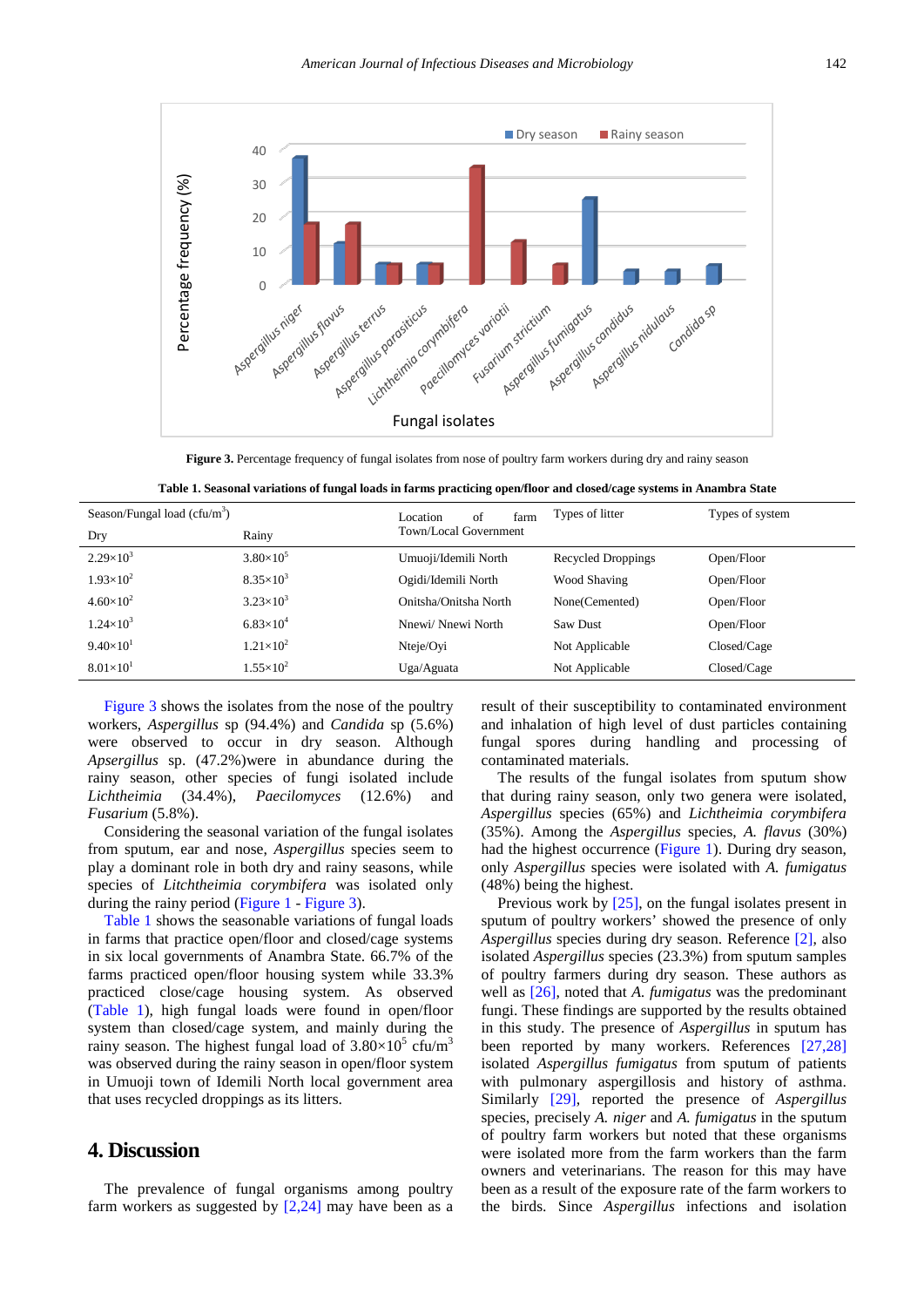from susceptible host occur as a consequence of high concentration of conidia and long term exposure [\[30,31\],](#page-5-23) the absence of this fungus in sputum of the farm workers as examined by [\[32\],](#page-5-24) may be attributed to low density birds within the farm, residence of the farmers and level of personal hygiene of the farm workers.

Fungi have been observed to attack the ear of poultry farmers causing otomycosis. Study of the ear of the workers showed the presence of *Aspergillus* species (63.81%) with *A. niger* (18.97%) occurring higher than the other species during rainy season [\(Figure 2\)](#page-2-1). The presence of *Paecilomyces variotii, Lichtheimia corymbifera*, *Acremonium kiliensis, Fusarium oxysporum* and yeast was also recorded. *Aspergillus* species (78.78%) was observed to occur higher than other isolates during dry season [\(Figure 2\)](#page-2-1). The result obtained in this study is in line with the work of [\[30\],](#page-5-23) who also isolated higher *Aspergillus* species (35%) from the ear of poultry farm workers than other fungal species. References [\[30,32\],](#page-5-23) recorded the prevalence of *A. fumigatus,* 27.3% and 37.5% respectively, during dry season and these findings are supported by the results obtained in this study, in which *A. fumigatus* (37.4%) was observed during dry season. Presence of *Aspergillus* species observed in the ears of the poultry farm workers supports the work of [\[33\],](#page-5-25) who reported that *A. flavus*, *A*. *fumigatus* and *A. niger* can be isolated from the ear of poultry farm workers, and as stated by [\[34,35,36,37,38\],](#page-5-26) that if condition becomes favourable, they can cause otomycosis.

Other fungal organisms isolated include *Cunninghamella bertholletiae* (6.10%), *Nathrasia mangiferae* (4.0%), *Stachybotrys chaterum* (4.0%) and *Trichoderma erinaceum* (4.0%). The occurrence of these fungal isolates in the ear of the poultry workers as observed in this study, is likely to be dependent on the presence and level of contamination produced in these farms, length of time the workers spent within these farms and the season. It was observed that more number of isolates and fungal load were obtained from those who lived within the farms and also spent more time there, during the rainy season than the dry season.

It has been suggested by [\[39,40\],](#page-5-27) that the type of production, housing systems, and tasks performed, have significant influence on the level of exposure to environmental contaminants in workers, which has an impact on their respiratory health. *Aspergillus* species along with other isolates were observed in the nose of the workers during rainy season. *A. niger* and *A. flavus* were seen to be the highest in occurrence [\(Figure 3\)](#page-3-0). [\[41\],](#page-5-28) reported that the distribution of fungal species in the nose was in the sequence of *A. niger, A. fumigatus* and *A. flavus.* [\[42,43\],](#page-5-29) also made similar observation. Only *Aspergillus* species (94.4%) and *Candida* species (5.6%) were isolated from the nose of the farm workers during dry season [\(Figure 3\)](#page-3-0). Among the *Aspergillus* species, *A. niger* (37.2%) had the highest occurrence. Although the seasonal occurrence of their isolates was not reported, [\[30\],](#page-5-23) observed that 40% of human nasal swabs from the farm workers were positive for *Aspergillus* species. However, contrary to our findings, they noted that *A. fumigatus* had the highest occurrence.

*Mucorales* are ubiquitous and humans are usually infected through inhalation of conidia. [Figure 3,](#page-3-0) shows a high level of occurrence of *Lichtheimia corymbifera*  (34.4%) in the nose of some of the poultry workers during rainy season. This supports the work of [\[44\],](#page-6-0) who noted the ubiquitous nature of *Mucorales* in poultry farms.

The occurrence and distribution of the different genera of fungi in the nose was observed to be statistically significant (P< 0.05). There was no significant difference  $(P> 0.05)$ , in the occurrence of fungal isolates within the various body sites of the poultry farm workers (sputum, ear and nose), but a significant difference ( $P < 0.05$ ) in the seasonal occurrence of the fungal isolates within the various body sites (sputum, ear and nose) was observed.

Most of the workers examined had poor educational background; a good number of them stopped at secondary (37.14%) and primary (35.71%) levels while a few others had tertiary educational background (27.15%), but without any training, and therefore, had little or no knowledge of the risks associated with poultry farming.

The two poultry operations known are closed/caged and open /floor system and differ in a number of ways including the time spent by workers in bird houses, the age of birds and the housing management practices.

As shown in [Table 1,](#page-3-1) the open/floor system has high fungal load than the closed/cage system. The high prevalence rate of fungi isolated from these poultry farm workers may have resulted from high level of contaminants and activities in the open floor housing system, practiced in most of the farms studied. As observed by [\[8\],](#page-5-6) workers in cage-based systems usually spend less time in the poultry houses and are associated with reduced duration of exposure and possibly reduced risk of adverse health effects. Similarly [\[45,46\],](#page-6-1) reported that workers in open/floor housing poultry operations had significantly greater exposure to bio-aerosols.

In an interaction with the poultry farm workers in the closed/caged housing system, few of them complained of symptoms associated with the presence of fungi in poultry farm, such as headache(30%), muscular pain (7.1%), chest tightness(24%), coughing (30%) sneezing (7%), burning and watery eyes (25%), excessive tearing (10%) and plugged ear (15%), which were common among the workers in the farms that practiced open/floor housing system. However, [\[46\]](#page-6-2) observed that workers in closed/caged housing poultry operation showed greater prevalence of respiratory symptoms despite the low level of contaminants and activities in this type of housing system.

# **5. Conclusion**

This study has shown that the poultry farm workers harbor different types of fungal organisms. *Aspergillus*  species were observed to be the most predominant fungi isolated from sputum, nose, ears of these workers during the rainy and dry seasons while *Lichthemia* sp. were predominantly recovered from the three sites during the rainy season. The proliferation of these organisms was encouraged by open/floor housing system operated in most of the poultry farms, and some of these organisms have been implicated in health hazards. There is need, therefore, for the farmers to be trained on farm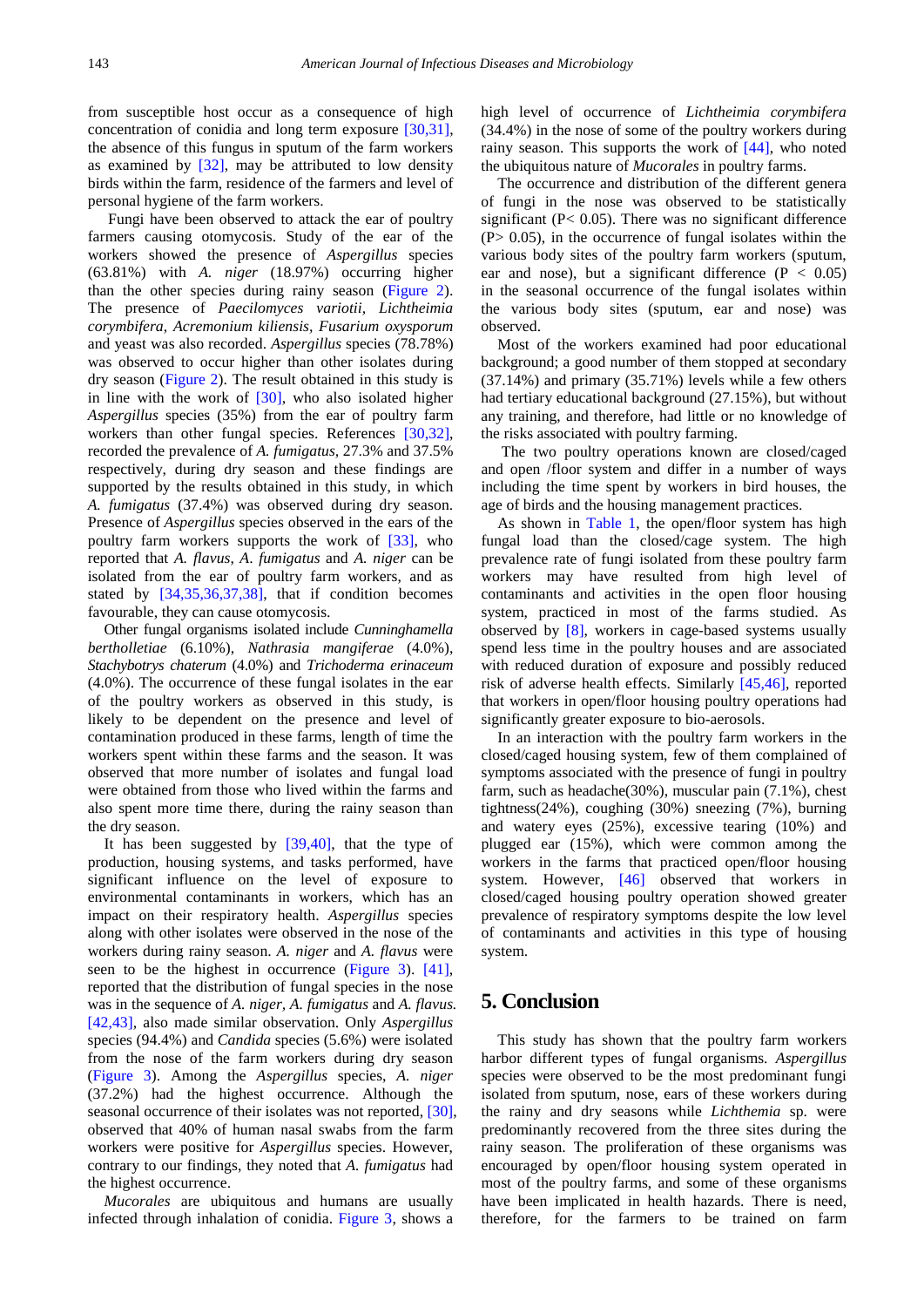management in other to protect themselves on the health risk associated with the industry

# **References**

- <span id="page-5-0"></span>[1] Rauseo, A. M., Ariella, C., Lindsey, L. and Andrej. S. Hope on the Horizon: Novel Fungal Treatments in Development. *Open Forum Infectious Diseases* 7(2): ofaa016, Jan. 2020.
- <span id="page-5-1"></span>[2] Lobna, M. A. S. and Abdel, A. F. Epidemiological study of Aspergillosis in chickens and human contacts in chicken farms at Kalyoubia Governorate. IOSR *Journal of Agriculture and Veterinary Science* 7(7): 20-24, July 2014.
- <span id="page-5-2"></span>[3] Sajid, M. A., Khan, I. A. and Rauf, U. *Aspergillus fumigatus* in Commercial Poultry Flocks, A Serious Threat to Poultry Industry in Pakistan. *Journal of Animal and Plant Sciences* 16(3-4): 79-81, March 2007.
- [4] Kuldeep, D., Sandip, C., Anut, K. V., Ruchi, T., Rajamani, B., Amit, K. and Shambhu, D. S. Fungal mycotic diseases of poultry diagnosis, treatment and control: A review. *Pakistan Journal of Biological Sciences* 16: 1626-1640, Dec. 2013.
- <span id="page-5-3"></span>[5] Kwanashie, C. N., Kazeem, H. M. Abdu, P. A. and Umoh, J. U. Distribution of *Aspergillus* species among apparently healthy birds in poultry farms in Kaduna State, Nigeria. *Scientific Journal of Microbiology* 2(3): 61-66, 2013.
- <span id="page-5-4"></span>[6] Seyedmousavi, S., Bosco, S. D. M. G., de Hoog, S., Ebel, F., Elad, D., Gomez, R. R., Jacobsen, I. D., Jensen, H. E., Martel, A., Mignon, B., Pasmans, F., Pieckova, E., Rodrigues, A. M., Singh, K., Vicenta, V. A., Wibbetlt, G., Wiederhold, N. P. and Gullot, J. Corrigendum: Fungal infections in animals: a patchwork of different situations. *Medical Mycology.* 56(8): 165-187, Nov. 2018.
- <span id="page-5-5"></span>[7] Taluja, M. K., Gupta, V., Sharma, G. and Arora, J. S. Prevalence of symptoms (respiratory and non respiratory) among poultry farm workers in India. *American Journal of Physiology, Biochemistry and Pharmacology* 8(2): 40-46, Oct. 2018.
- <span id="page-5-6"></span>[8] Ngajilo, D. Respiratory health effects in poultry workers *In: Allergies in the workplace. Current Allergy and Clinical Immunology*, 27(2): 116-124, June 2014.
- <span id="page-5-7"></span>[9] Grzyb, J. and Leinart-Boron, A. Size, distribution and concentration of fungal aerosol in animal premises of a zoological garden. *Aerobiologia*, Jan. 2020.
- <span id="page-5-8"></span>[10] Sowiak, M., Brodka, K., and Buczynska, A. An assessment of potential exposure to bioaerosols among swine farm workers with particular reference to airborne microorganisms in the respirable fraction under various breeding conditions. *Aerobiologia* 28(2): 121-133, July 2012.
- <span id="page-5-9"></span>[11] Crameri, R., Weichel, M., Flückiger, S., Glaser, A.G. and Rhyner, C. Fungal allergies: yet unsolved problem. *Chemical Immunology and Allergy*, 91: 121-133, 2006
- <span id="page-5-10"></span>[12] Singh, M., Mittal, N. and Kakkar, M. Otomycosis: A clinicomycologic study. *Ear, Nose and Throat Journal* 78(8) 606-609, Aug. 2000.
- <span id="page-5-11"></span>[13] Zakaria, A. and Hamze, M. Recent trends in the epidemiology, diagnosis, treatment and mechanisms of resistance in clinical *Aspergillus* species: A general review with a special focus on the middle Eastern and North African region. *Journal of Infection and Public health* 13(1): 1-10, Jan. 2020.
- <span id="page-5-12"></span>[14] Fasunla, J., Ibekwe, T. and Onakoya, P. Otomycosis in Western Nigeria. *Mycoses* 51(6): 67-70, Jan. 2008.
- <span id="page-5-13"></span>[15] Girma, G., Abebaw, M., Zemene, M., Mamuye, Y. and Getaneh, G. A review on Aspergillosis in poultry. *Journal of Veterinary Science Technology*,7: 382, 2016.
- <span id="page-5-14"></span>[16] Cho, H., Lee, k. H., Colquboun, A. N. and Evans, S. A. Invasive oral aspergillosis in patient with acute myeloid leukemia. *Australia Dental Journal* 55:214-218, August 2010.
- <span id="page-5-15"></span>[17] Schwartz, V. U. and Jacobse, I. D. Mucormycoses caused by *Lichtheimia* species. *Mycoses* 57(3)73-78, 2014.
- <span id="page-5-16"></span>[18] Brekke, B. and Hartley, J. Specimen collection-Microbiology and Virology. Bit.ly/GOSHSpecimen, 2014.
- <span id="page-5-17"></span>[19] Krnjaja, V., Paviovski, Z., Lukie, M., Skrbic, M., Stojanovic, L. J., Bijelic, Z. and Mandic, V. Fungal contamination and natural occurrence of ochratoxin A (OTA) in poultry feed. *Biotechnology In Animal Husbandry*, 30(3): 481-488, Sept. 2014.
- [20] Pavan, R. and Manjunath, K. Indoor and outdoor air quality of poultry farm at Banglalore. *International Journal of Pharmaceutical and Biological Sciences*, 5(4): 654-665, Oct. 2014
- <span id="page-5-18"></span>[21] De Hoog, G. S., Guarro, J., Gene, J. and Figueras, M. J. *Atlas of Clinical Fungi,* 2 (1). Central bureau voor Schimmel cultures, Utrecht, The Netherlands, August 2000.
- [22] Diba, K., Kordbacheh, P., Mirhendi, S. H., Rezaie, S., and Mahmoudi, M. Identification of *Aspergillus* species using morphological characteristics. *Pakistan Journal of Medical Sciences*, 23(6): 867- 872, Oct. - Dec. 2007.
- [23] Nadia, E. A., Ibtissem, B. S., Mohamed B. K., Mahmoud, M. and Naima, B. Isolation and identification of fungal communities in organic and conventional soils. *International Journal of Current Microbiology and Applied Sciences*, 6(4): 1111-1123, April 2017.
- [24] Sabino, R., Faisca, V. M., Carolino, E., Verissimo. C. and Viegas, C. Occupational exposure to *Aspergillus* by swine and poultry farm workers in Portugal, *Journal of Toxicology and Environmental Health* Part A, 75:1381-1391, Oct. 2012.
- <span id="page-5-19"></span>[25] Denning, D. W., Pashley, C., Hartl, D., Wardlaw, D., Godet, D., Giacco, S. D., Delhaes, L. and Sergejeva, S. Fungal allergy in asthma–state of the art and research needs. *Clinical and Translational Allergy*, 4:14, April 2014.
- <span id="page-5-20"></span>[26] Bater, J. R., Flack, M. R., Clotti, S.M. and Sutcliffe, A. J. Methods of treating fungal, yeast and mold infections. https://www.google.com/patents/US8226965, July 2013.
- <span id="page-5-21"></span>[27] Stinghe, R., Zoi, A., Kercea, V. and Vesiloche. V. *Journal Francais De Medecine Et Chirurgie Thoraciques,* 23(6):581, 1969.
- [28] Jordan, M., Bierman, C. W. and Van, A. Aspergillosis in chickens and human contact. *Archives of Internal Medicine*,128(4): 56-57, 1971
- <span id="page-5-22"></span>[29] Mona, S. Zaki, Suzan O. Mostafa and Nagwa S. Rabie. Aspergillosis in chickens and human contacts. *Der Pharmacia Lettre*, 8 (12):216-220, 2016.
- <span id="page-5-23"></span>[30] Claudia, C., Antonio, C., Roberta, L., Patricia, D., Vincenza., F., Giancarlo, D., Nicola,P., Anna, C., Maria, T. and Domenico, O. Environmental contamination by *Aspergillus* spp. in laying hen farms and associated health risks for farm workers *Journal of Medical Microbiology*, 63(3):464-470, March 2014.
- [31] Binder, U. and Lass-Florl, C. Epidemiology of invasive fungal infections in the Mediterranean area. *Mediterranean Journal of Hematology and Infectious Diseases* 3e20110016, 2011.
- <span id="page-5-24"></span>[32] Radwan, I. A., Kamel, M. F., Hamdy, D. A. and Mahmoud, Z. A. Correlation between Aspergillus fumigatus isolates recovered from human and broiler chickens. *Journal of Veterinary Medicinal Research* 26(1): 64-75, April 2019
- <span id="page-5-25"></span>[33] De Lucca, J. A. Harmful fungi in both agriculture and medicine. *Revista Iberoamericana de Micologia* 24:3-14, April 2007.
- <span id="page-5-26"></span>[34] Kaur, R., Mittal, N., Kakkar, M., Aggarwal, A. K., and Mathur, M. D. Otomycosis: a clinicomycologic study. *Ear Nose Throat Journal* 79: 606- 609, Aug. 2000.
- [35] Kurnatowski, P., and Kilipiak, A. Otomycosis: prevalence, clinical symptoms, therapeutic procedure, *Mycoses* 44:472-479, Jan. 2001.
- [36] Nwabuisi, C. and Ologe, F. E. The fungal profile of otomycosis patients in Ilorin, Nigeria. *Nigerian Journal of Medicine* 10: 124-126, July 2001.
- [37] Paulose, K. O., Al Khalifa, S., Shenoy, P. and Sharma, R. K. Mycotic infection of the ear (otomycosis): a prospective study*. Journal of Laryngol Otology*, 103: 30-35, Jan. 1989.
- [38] Vennewald, I., Schonlebe, J. and Klemm, E. Mycological and histological investigations in humans with middle ear infections. *Mycoses* 46:12-18, Feb. 2003.
- <span id="page-5-27"></span>[39] Lonc, E. and K. Plewa, K. Microbial air contamination in poultry houses. *Polish Journal of Environmental Study*, 19(1): 15-19, Aug. 2010.
- [40] Kostadinova, G., Petkov, G., Dene, S., Miteva, C. H., Stefanova, R. and Penev, T. Microbial pollution of manure, litter, air and soil in a poultry farm in Bulgarian *Journal of Agricultural Science*, 20(1): 56-65, Dec. 2014.
- <span id="page-5-28"></span>[41] Venkateswarlu, V. A study of fungal infections in ear, nose and throat. *Magnetic Resonance in Medical Science Journal* 3(2): 100-103, 2015.
- <span id="page-5-29"></span>[42] Kondity, V. P., Murahari, S. S. R. and Anke, G. A study of mycotic ear infection in a tertiary care hospital *International Journal of Current Microbiology and Applied Science*, 4(11): 511-516, 2015.